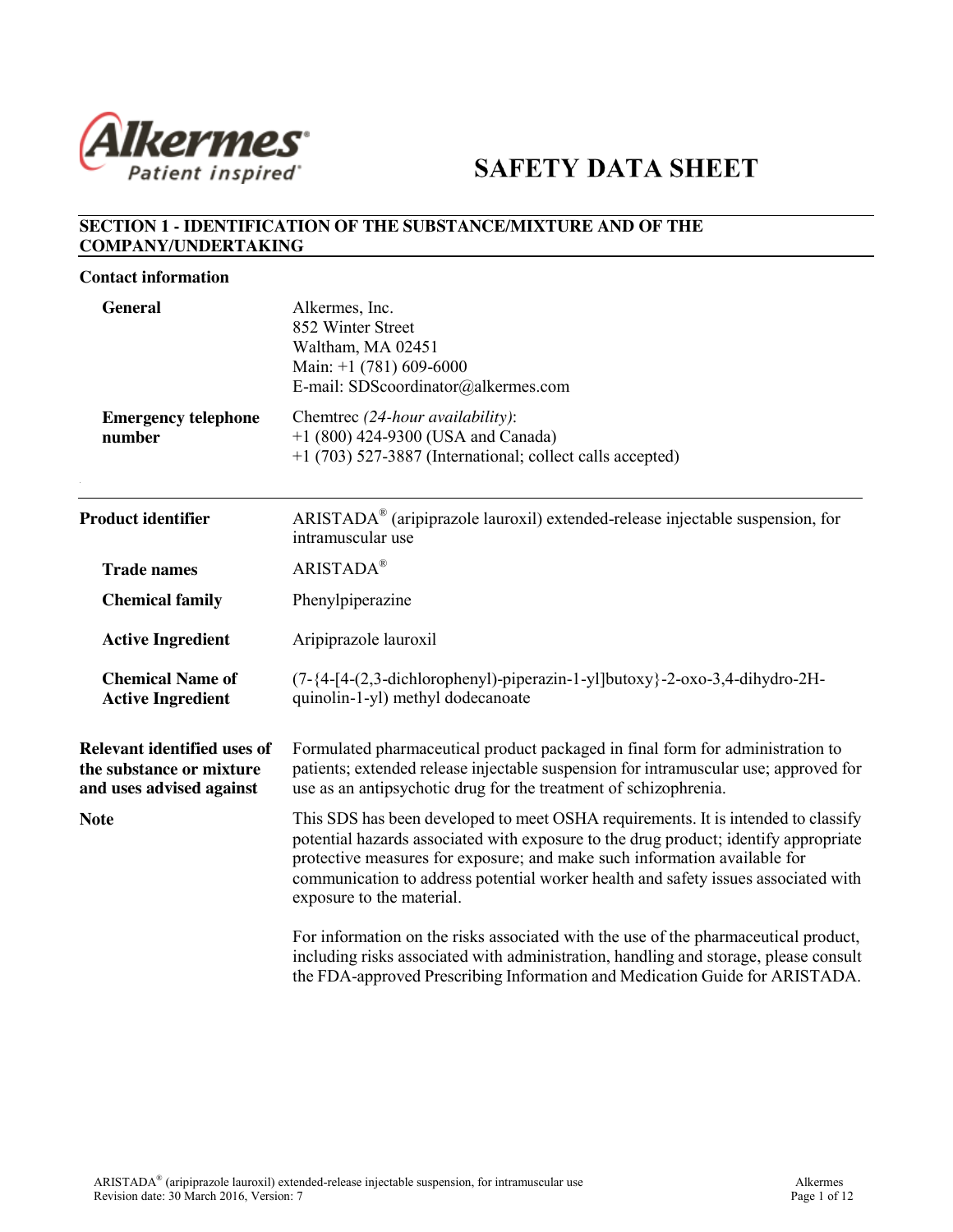### **SECTION 2 - HAZARDS IDENTIFICATION**

#### **Classification of the substance or mixture**

**Globally Harmonized System [GHS]** Reproductive Toxicity - Category 2. Specific Target Organ Toxicity (repeated exposure) - Category 1. Aquatic toxicity (chronic) - Category 4.

#### **Label elements**

**GHS hazard pictogram**



| <b>GHS</b> signal word                 | Danger                                                                                                                                                                                                                                                                                                                                                                                                                                                                                                                                                                                                                                                                                                                                                                                                                                                                                                                                                                                                                                                                                                                                                                                                                                                                                                                 |  |  |  |
|----------------------------------------|------------------------------------------------------------------------------------------------------------------------------------------------------------------------------------------------------------------------------------------------------------------------------------------------------------------------------------------------------------------------------------------------------------------------------------------------------------------------------------------------------------------------------------------------------------------------------------------------------------------------------------------------------------------------------------------------------------------------------------------------------------------------------------------------------------------------------------------------------------------------------------------------------------------------------------------------------------------------------------------------------------------------------------------------------------------------------------------------------------------------------------------------------------------------------------------------------------------------------------------------------------------------------------------------------------------------|--|--|--|
| <b>GHS</b> hazard statements           | H361fd - Suspected of damaging fertility. Suspected of damaging the unborn child.<br>H372 - Causes damage to the cardiovascular and central nervous systems through<br>prolonged or repeated exposure. H413 - May cause long-lasting harmful effects to<br>aquatic life.                                                                                                                                                                                                                                                                                                                                                                                                                                                                                                                                                                                                                                                                                                                                                                                                                                                                                                                                                                                                                                               |  |  |  |
| <b>GHS</b> precautionary<br>statements | P201 - Obtain special instructions before use. P260 - Do not breathe mist/vapors/<br>spray. P273 - Avoid release to the environment. P281 - Use personal protective<br>equipment as required. $P308 + P313$ - If exposed or concerned: get medical<br>advice/ attention. P405 - Store locked up. P501 - Dispose of contents/container to<br>location in accordance with local/regional/national/international regulations.                                                                                                                                                                                                                                                                                                                                                                                                                                                                                                                                                                                                                                                                                                                                                                                                                                                                                             |  |  |  |
| <b>Other hazards</b>                   | Following intramuscular injection, ARISTADA is converted to<br>N-hydroxymethyl-aripiprazole, which is subsequently converted to aripiprazole.<br>The most common adverse effect reported with use is akathisia (a state of agitation,<br>distress, and restlessness that is often seen with similar-acting drugs). Other<br>frequently reported effects include headache, insomnia, restlessness, weight<br>changes, and injection site pain. Less frequent adverse effects include dizziness,<br>constipation and dry mouth, weakness, heart palpitations and tachycardia (rapid<br>heart rate), and anxiety. Additional effects reported with oral overdosage of<br>aripiprazole include vomiting, somnolence, and tremor. There is also an increased<br>risk of tardive dyskinesia (involuntary movement disorder), metabolic changes<br>(leading to diabetes), orthostatic hypotension (dizziness upon standing), and white<br>blood cell reduction (leading to increased risk of infection).<br>A potentially fatal symptom complex sometimes referred to as Neuroleptic<br>Malignant Syndrome (NMS) may occur in association with antipsychotic drugs,<br>including ARISTADA. Clinical manifestations of NMS are hyperpyrexia, muscle<br>rigidity, altered mental status, and evidence of autonomic instability. |  |  |  |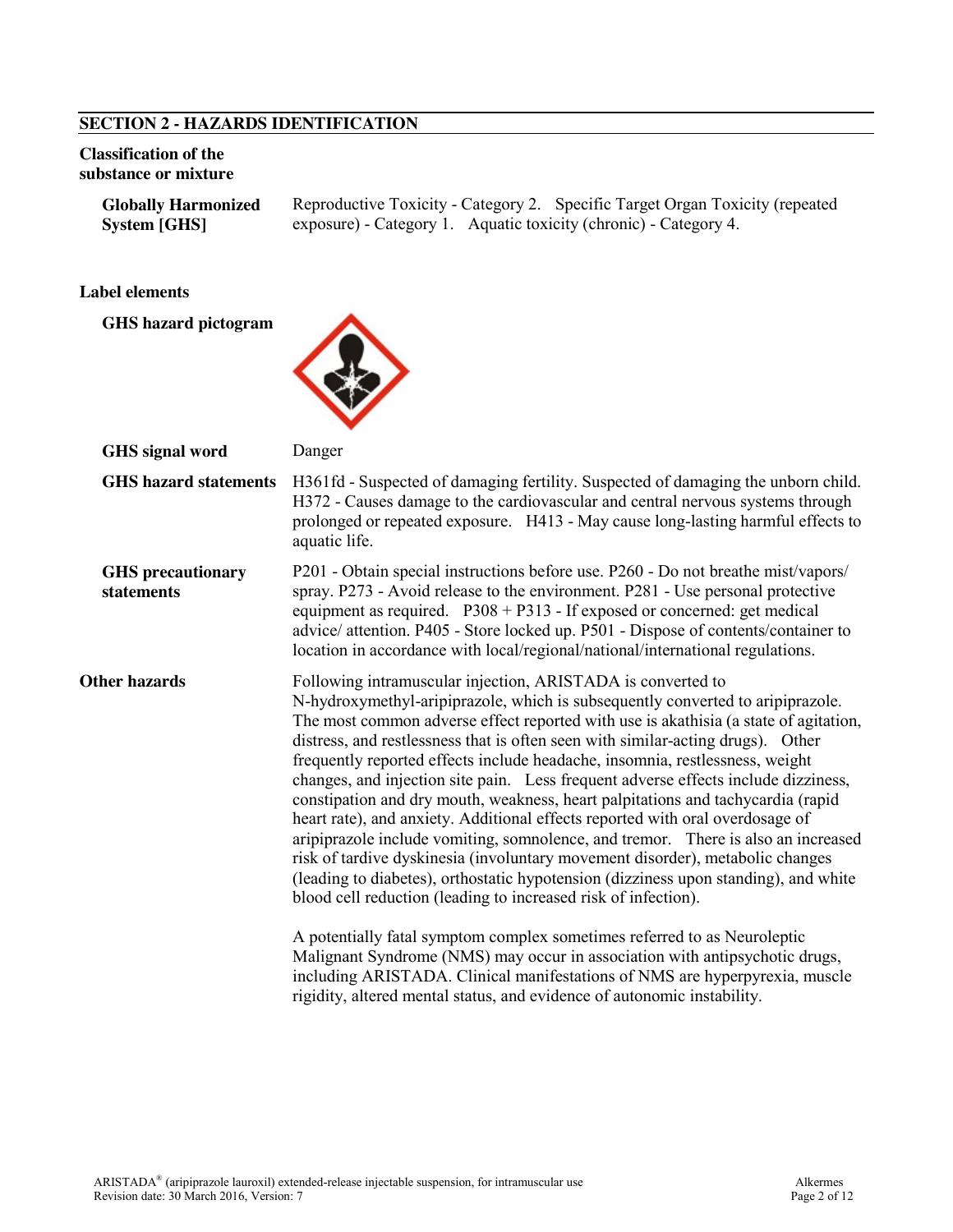| <b>SECTION 3 - COMPOSITION/INFORMATION ON INGREDIENTS</b>                                            |                                                                                                                                                                                                                                        |                           |        |                                                                             |  |
|------------------------------------------------------------------------------------------------------|----------------------------------------------------------------------------------------------------------------------------------------------------------------------------------------------------------------------------------------|---------------------------|--------|-----------------------------------------------------------------------------|--|
| Ingredient                                                                                           | CAS#                                                                                                                                                                                                                                   | <b>EINECS/</b><br>ELINCS# | Amount | <b>GHS</b> Classification                                                   |  |
| Aripiprazole lauroxil                                                                                | 1259305-29-7                                                                                                                                                                                                                           | N/A                       | ~24%   | ATO4: H302; RT2:<br>H361fd; STOT-R1: H372;<br>AA4: H413                     |  |
| <b>SECTION 4 - FIRST AID MEASURES</b>                                                                |                                                                                                                                                                                                                                        |                           |        |                                                                             |  |
| <b>Description of first aid</b><br>measures                                                          |                                                                                                                                                                                                                                        |                           |        |                                                                             |  |
| <b>Immediate Medical</b><br><b>Attention Needed</b>                                                  | Yes                                                                                                                                                                                                                                    |                           |        |                                                                             |  |
| <b>Eye Contact</b>                                                                                   | If easy to do, remove contact lenses, if worn. Immediately flush eyes with copious<br>quantities of water for at least 15 minutes. If irritation occurs or persists, notify<br>medical personnel and supervisor.                       |                           |        |                                                                             |  |
| <b>Skin Contact</b>                                                                                  | Wash exposed area with soap and water and remove contaminated clothing/shoes.<br>If irritation occurs or persists, notify medical personnel and supervisor.                                                                            |                           |        |                                                                             |  |
| <b>Inhalation</b>                                                                                    | Immediately move exposed subject to fresh air. If not breathing, give artificial<br>respiration. If breathing is labored, administer oxygen. Immediately notify<br>medical personnel and supervisor.                                   |                           |        |                                                                             |  |
| <b>Ingestion</b>                                                                                     | Do not induce vomiting unless directed by medical personnel. Do not give anything<br>to drink unless directed by medical personnel. Never give anything by mouth to an<br>unconscious person. Notify medical personnel and supervisor. |                           |        |                                                                             |  |
| <b>Protection of first aid</b><br>responders                                                         | See Section 8 for Exposure Controls/Personal Protection recommendations.                                                                                                                                                               |                           |        |                                                                             |  |
| <b>Most important symptoms</b><br>and effects, both acute and<br>delayed                             | See Sections 2 and 11.                                                                                                                                                                                                                 |                           |        |                                                                             |  |
| <b>Indication of immediate</b><br>medical attention and<br>special treatment<br>needed, if necessary | psychiatric disorders. Treat symptomatically and supportively.                                                                                                                                                                         |                           |        | Contains an antipsychotic agent. Medical conditions aggravated by exposure: |  |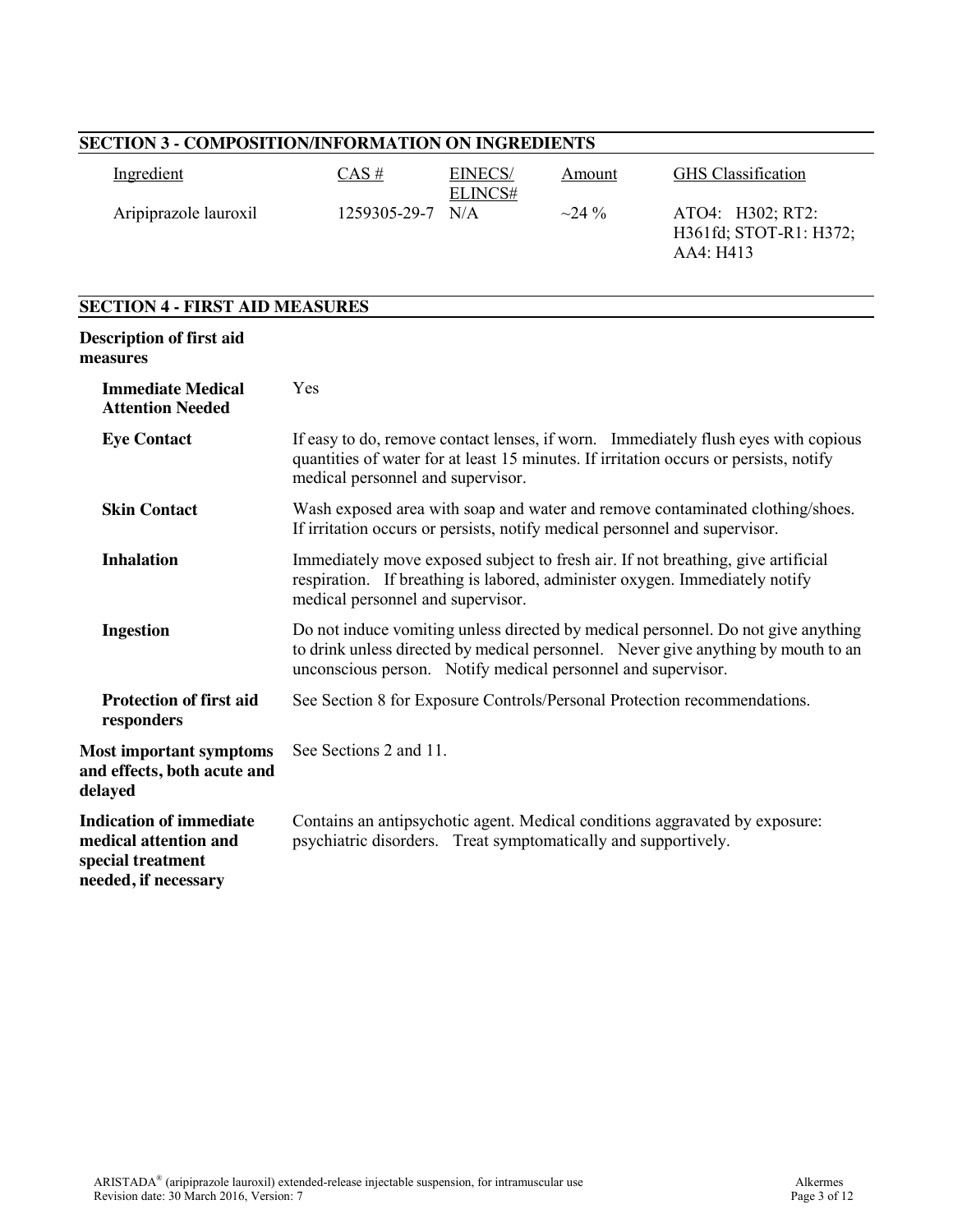# **SECTION 5 - FIREFIGHTING MEASURES**

| <b>Extinguishing media</b>      | Use water spray (fog), foam, dry powder, or carbon dioxide, as appropriate for<br>surrounding fire and materials.                                                                                          |
|---------------------------------|------------------------------------------------------------------------------------------------------------------------------------------------------------------------------------------------------------|
| <b>Specific hazards arising</b> | No information identified. May emit toxic fumes of carbon monoxide and carbon                                                                                                                              |
| from the substance or           | dioxide, oxides of nitrogen, hydrogen chloride, and other chlorine-containing                                                                                                                              |
| mixture                         | compounds.                                                                                                                                                                                                 |
| <b>Flammability/</b>            | No explosivity or flammability data identified. As product is an aqueous solution, it                                                                                                                      |
| <b>Explosivity</b>              | is not expected to be flammable or explosive.                                                                                                                                                              |
| <b>Advice for firefighters</b>  | Wear full protective clothing and a self-contained breathing apparatus with a full<br>facepiece operated in the pressure demand or other positive pressure mode.<br>Decontaminate all equipment after use. |

## **SECTION 6 - ACCIDENTAL RELEASE MEASURES**

| <b>Personal precautions,</b><br>protective equipment and<br>emergency procedures | If material is released or spilled, take proper precautions to minimize exposure by<br>using appropriate personal protective equipment (see Section 8). Area should be<br>adequately ventilated. Do not breathe mist/vapors/spray.                                                                                                                                                                                                                                                                     |  |  |  |
|----------------------------------------------------------------------------------|--------------------------------------------------------------------------------------------------------------------------------------------------------------------------------------------------------------------------------------------------------------------------------------------------------------------------------------------------------------------------------------------------------------------------------------------------------------------------------------------------------|--|--|--|
|                                                                                  | <b>Environmental precautions</b> Do not empty into drains. Avoid release to the environment.                                                                                                                                                                                                                                                                                                                                                                                                           |  |  |  |
| <b>Methods and material for</b><br>containment and cleaning                      | If syringes are crushed or broken, DO NOT CAUSE MATERIAL TO BECOME<br>AIRBORNE. For small spills, soak up material with absorbent, e.g., paper towels.<br>For large spills, cordon off spill area and minimize the spreading of spilled material.<br>Soak up material with absorbent. Collect spilled material, absorbent, and rinse<br>water into suitable containers for proper disposal in accordance with applicable<br>waste disposal regulations (see Section 13). Decontaminate the area twice. |  |  |  |

**Reference to other sections** See Sections 8 and 13 for more information.

# **SECTION 7 - HANDLING AND STORAGE**

| <b>Precautions for safe</b><br>handling                                  | If syringes are crushed or broken, follow recommendations for handling potent<br>pharmaceutical agents (i.e., use of engineering controls and/or other personal<br>protective equipment if needed). Avoid breathing vapor or mist. Wash<br>thoroughly after handling.                                         |
|--------------------------------------------------------------------------|---------------------------------------------------------------------------------------------------------------------------------------------------------------------------------------------------------------------------------------------------------------------------------------------------------------|
| <b>Conditions for safe</b><br>storage including any<br>incompatibilities | Store at room temperature 20 $\rm{^{\circ}C}$ to 25 $\rm{^{\circ}C}$ (68 $\rm{^{\circ}F}$ to 77 $\rm{^{\circ}F}$ ) with excursions permitted<br>between 15 <sup>o</sup> C and 30 <sup>o</sup> C (between 59 <sup>o</sup> F and 86 <sup>o</sup> F). Keep away from incompatible<br>materials. Store locked up. |
| Specific end $use(s)$                                                    | No information identified.                                                                                                                                                                                                                                                                                    |
| <b>Note</b>                                                              | Dispose of broken syringes in a sharps container.                                                                                                                                                                                                                                                             |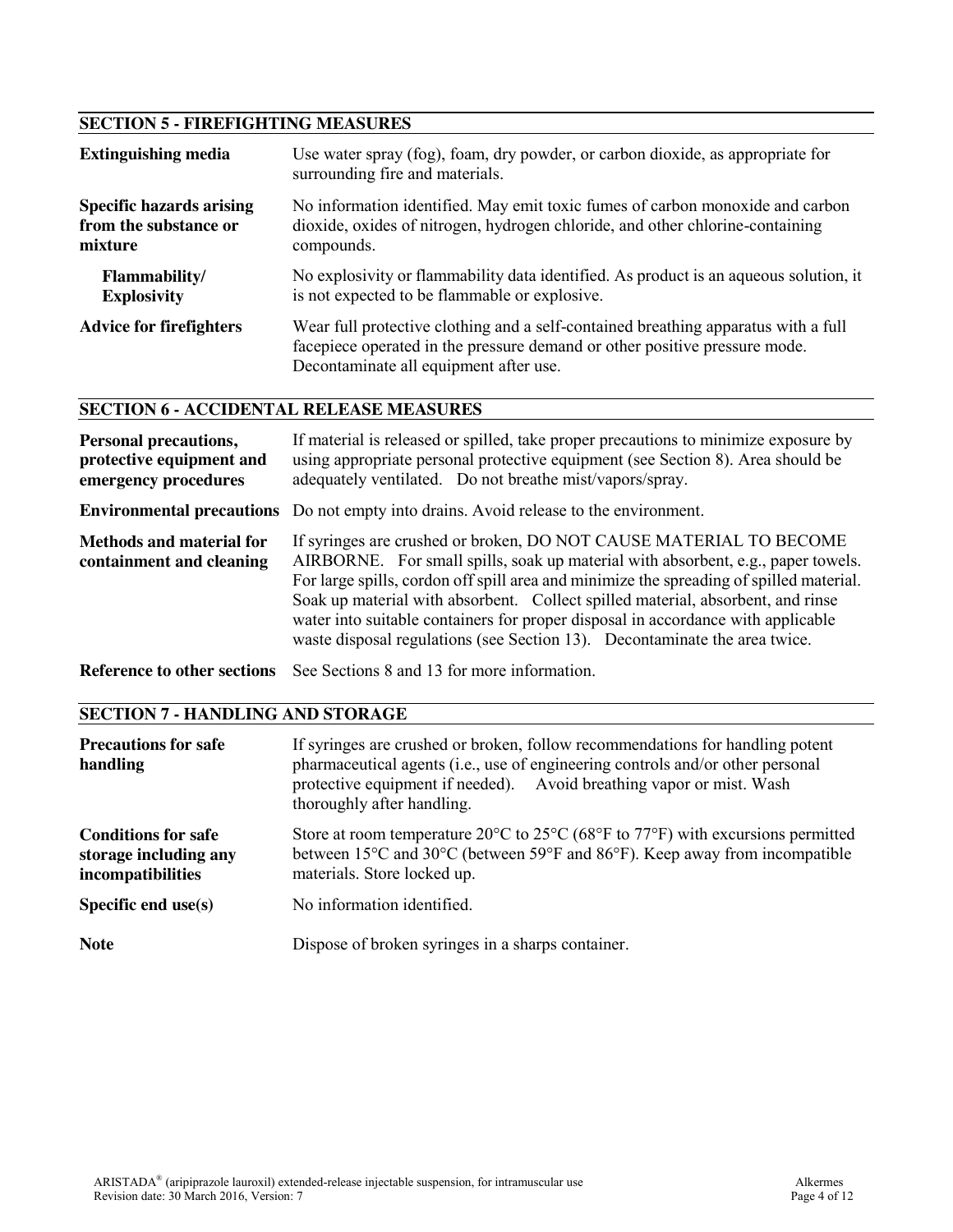# **SECTION 8 - EXPOSURE CONTROLS/PERSONAL PROTECTION**

| <b>Control</b><br><b>Parameters/Occupational</b><br><b>Exposure Limit Values</b><br>Compound<br>Aripiprazole lauroxil | <b>Issuer</b><br>Alkermes                                                                                                                                                                                                                                                                                                                                                                                                                                                                                                                                                                                                                                                                                                                   | <b>Type</b><br>TWA 8-HR                                        | OEL<br>$10 \mu g/m$                                                                                                                                                                                                                                                                                                      |  |
|-----------------------------------------------------------------------------------------------------------------------|---------------------------------------------------------------------------------------------------------------------------------------------------------------------------------------------------------------------------------------------------------------------------------------------------------------------------------------------------------------------------------------------------------------------------------------------------------------------------------------------------------------------------------------------------------------------------------------------------------------------------------------------------------------------------------------------------------------------------------------------|----------------------------------------------------------------|--------------------------------------------------------------------------------------------------------------------------------------------------------------------------------------------------------------------------------------------------------------------------------------------------------------------------|--|
| <b>Exposure/Engineering</b><br>controls                                                                               | None required for normal handling of product. If syringes are broken: Selection<br>and use of containment devices and personal protective equipment should be based<br>on a risk assessment of exposure potential. Open handling should not be performed<br>when handling potent substances, or substances of unknown toxicity. Material<br>should be handled inside a closed process, ventilated enclosure, isolator or device of<br>equivalent or better control that is suitable for aerosols.                                                                                                                                                                                                                                           |                                                                |                                                                                                                                                                                                                                                                                                                          |  |
| <b>Respiratory protection</b>                                                                                         | None required for normal handling of product. If syringes are broken: Choice of<br>respiratory protection should be appropriate to the task and the level of existing<br>engineering controls. For routine handling tasks, an approved and properly worn<br>powered air-purifying respirator equipped with appropriate HEPA filters or<br>combination filters should provide ancillary protection based on the known or<br>foreseeable limitations of existing engineering controls. Use a positive-pressure<br>air-supplied respirator if there is any potential for an uncontrolled release, when<br>exposure levels are not known, or in any other circumstances where air purifying<br>respirators may not provide adequate protection. |                                                                |                                                                                                                                                                                                                                                                                                                          |  |
| <b>Hand protection</b>                                                                                                | protection against the solvent.                                                                                                                                                                                                                                                                                                                                                                                                                                                                                                                                                                                                                                                                                                             |                                                                | None required for normal handling of product. Wear nitrile or other impervious<br>gloves if skin contact is possible. Double gloves should be considered. If a situation<br>arises in which the material is diluted in an organic solvent, wear gloves that provide                                                      |  |
| <b>Skin protection</b>                                                                                                | None required for normal handling of product. Wear appropriate gloves, lab coat, or<br>other protective overgarment if skin contact is likely. Base the choice of skin<br>protection on the job activity, potential for skin contact and solvents and reagents in<br>use.                                                                                                                                                                                                                                                                                                                                                                                                                                                                   |                                                                |                                                                                                                                                                                                                                                                                                                          |  |
| <b>Eye/face protection</b>                                                                                            |                                                                                                                                                                                                                                                                                                                                                                                                                                                                                                                                                                                                                                                                                                                                             |                                                                | Wear safety glasses with side shields, chemical splash goggles, or full face shield, if<br>necessary. Base the choice of protection on the job activity and potential for contact<br>with eyes or face. An emergency eye wash station should be available.                                                               |  |
| <b>Environmental</b><br><b>Exposure Controls</b>                                                                      | practicable.                                                                                                                                                                                                                                                                                                                                                                                                                                                                                                                                                                                                                                                                                                                                | contamination and to prevent inadvertent contact by personnel. | Avoid release to the environment and operate within closed systems wherever<br>Air and liquid emissions should be directed to appropriate pollution<br>control devices. In case of spill, do not release to drains. Implement appropriate and<br>effective emergency response procedures to prevent release or spread of |  |
| Other protective<br>measures                                                                                          | (e.g., in common areas or out-of-doors).                                                                                                                                                                                                                                                                                                                                                                                                                                                                                                                                                                                                                                                                                                    |                                                                | Wash hands in the event of contact with this material, especially before eating,<br>drinking or smoking. Protective equipment is not to be worn outside the work area                                                                                                                                                    |  |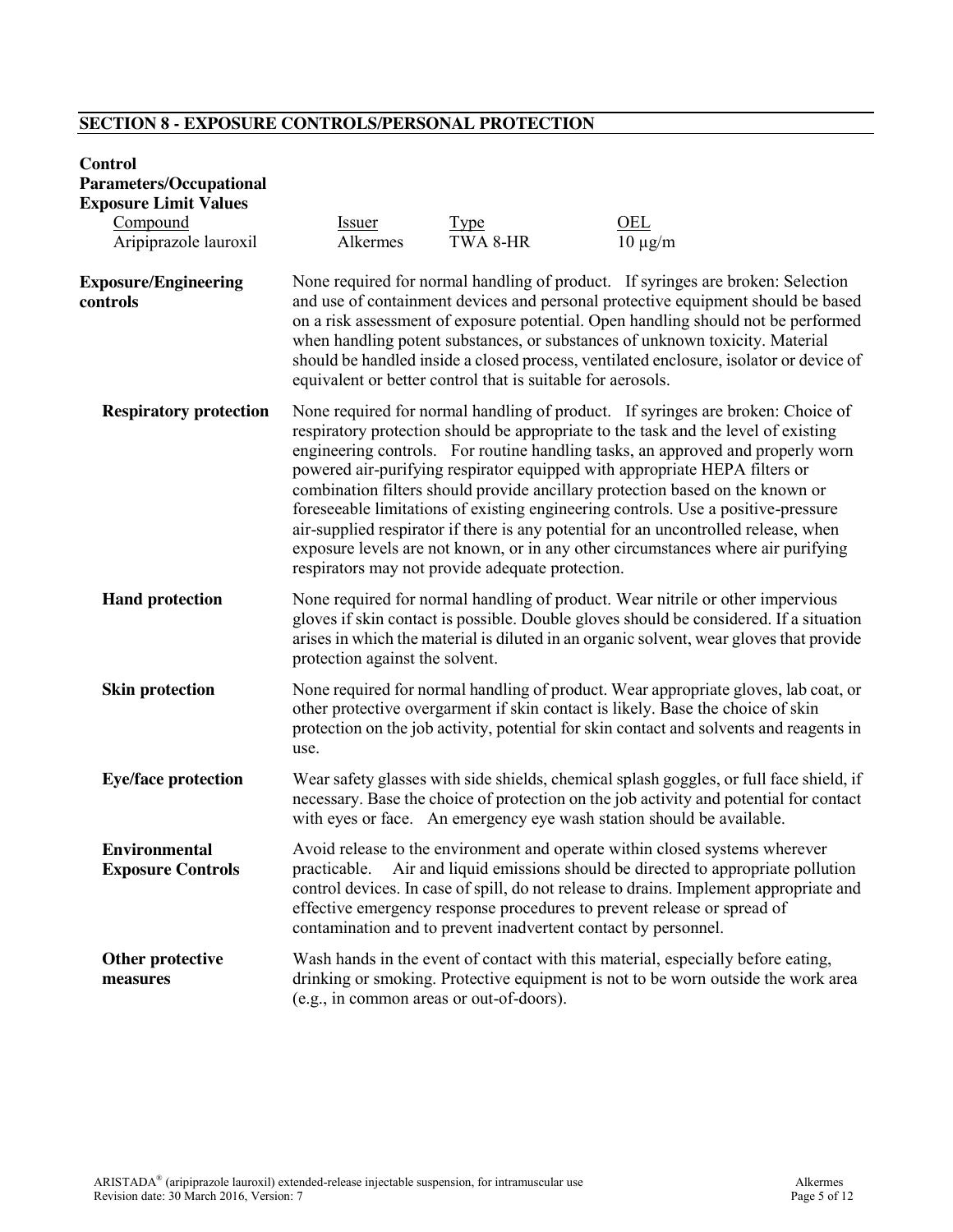# **SECTION 9 - PHYSICAL AND CHEMICAL PROPERTIES**

#### **Information on basic physical and chemical properties**

| <b>Appearance</b><br><b>Color</b>                         | ARISTADA is an extended-release injectable liquid suspension supplied in a 5-mL<br>pre-filled syringe with safety needles in three available strengths: 441 mg in 1.6 mL,<br>662 mg in 2.4 mL, and 882 mg in 3.2 mL. The kit contains a 5-mL pre-filled<br>syringe containing ARISTADA sterile aqueous suspension and safety needles.<br>White to off-white suspension; kits are labeled as follows: |
|-----------------------------------------------------------|------------------------------------------------------------------------------------------------------------------------------------------------------------------------------------------------------------------------------------------------------------------------------------------------------------------------------------------------------------------------------------------------------|
|                                                           | Light blue (441-mg strength)<br>Green (662-mg strength)<br>Burgundy (882-mg strength)                                                                                                                                                                                                                                                                                                                |
| Odor                                                      | No information identified.                                                                                                                                                                                                                                                                                                                                                                           |
| <b>Odor threshold</b>                                     | No information identified.                                                                                                                                                                                                                                                                                                                                                                           |
| pH                                                        | No information identified.                                                                                                                                                                                                                                                                                                                                                                           |
| <b>Melting point/freezing</b><br>point                    | 81-83 °C (M.P. for aripiprazole lauroxil crystalline powder)                                                                                                                                                                                                                                                                                                                                         |
| boiling range                                             | Initial boiling point and No information identified.                                                                                                                                                                                                                                                                                                                                                 |
| <b>Flash point</b>                                        | No information identified.                                                                                                                                                                                                                                                                                                                                                                           |
| <b>Evaporation rate</b>                                   | No information identified.                                                                                                                                                                                                                                                                                                                                                                           |
|                                                           | Flammability (solid, gas) No information identified.                                                                                                                                                                                                                                                                                                                                                 |
| <b>Upper/lower</b><br>flammability or explosive<br>limits | No information identified.                                                                                                                                                                                                                                                                                                                                                                           |
| Vapor pressure                                            | No information identified.                                                                                                                                                                                                                                                                                                                                                                           |
| <b>Vapor density</b>                                      | No information identified.                                                                                                                                                                                                                                                                                                                                                                           |
| <b>Relative density</b>                                   | No information identified.                                                                                                                                                                                                                                                                                                                                                                           |
| <b>Water solubility</b>                                   | Practically insoluble $(<0.01$ mg/mL at 25 $^{\circ}$ C).                                                                                                                                                                                                                                                                                                                                            |
| <b>Solvent solubility</b>                                 | No information identified.                                                                                                                                                                                                                                                                                                                                                                           |
| <b>Partition coefficient</b><br>$(n-octanol/water)$       | 5.3 (aripiprazole)                                                                                                                                                                                                                                                                                                                                                                                   |
| Auto-ignition temp.                                       | No information identified.                                                                                                                                                                                                                                                                                                                                                                           |
| Decomposition temp.                                       | No information identified.                                                                                                                                                                                                                                                                                                                                                                           |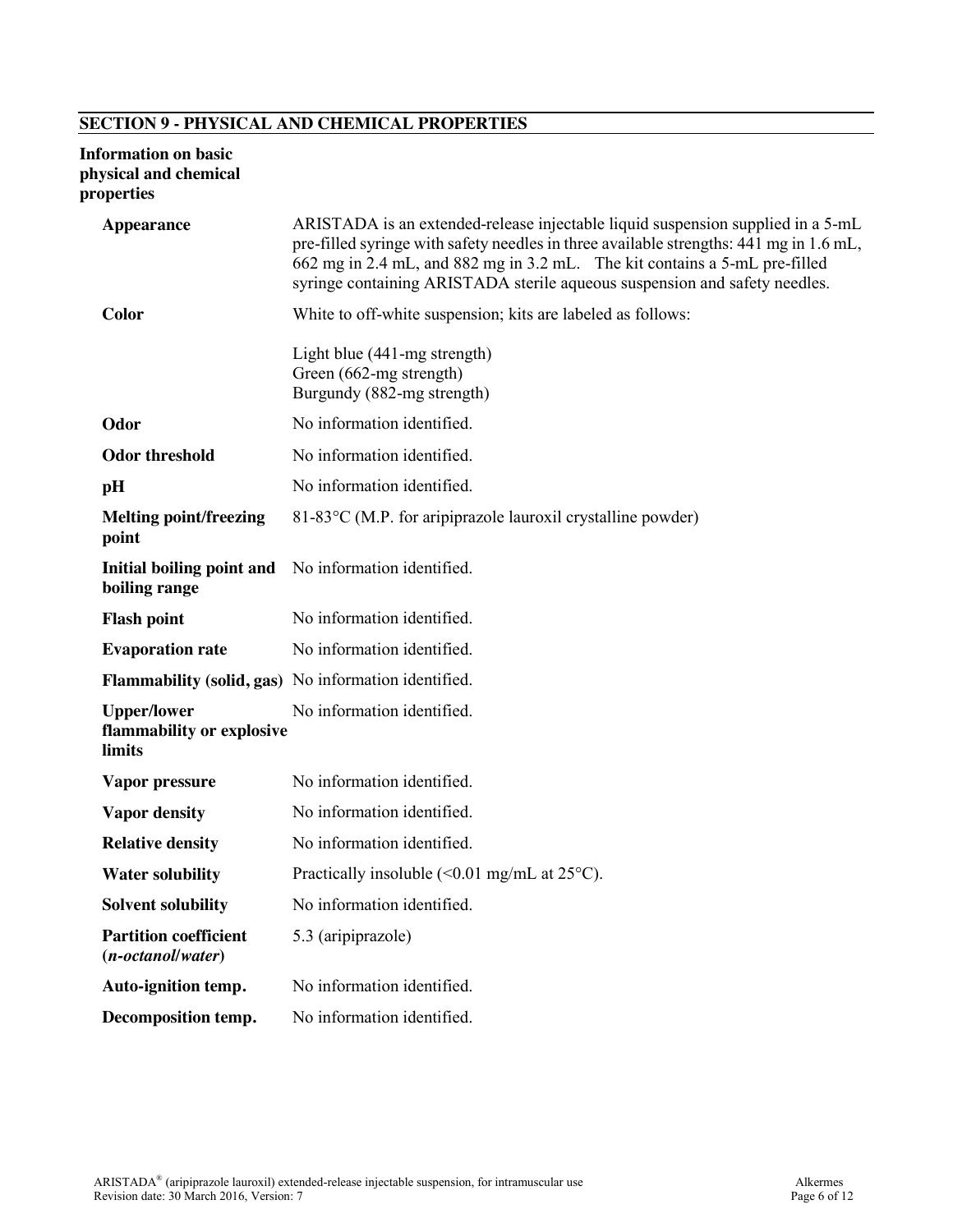## **SECTION 9 - PHYSICAL AND CHEMICAL PROPERTIES** …continued

| <b>Viscosity</b>            | No information identified              |  |  |
|-----------------------------|----------------------------------------|--|--|
| <b>Explosive properties</b> | No information identified.             |  |  |
| <b>Oxidizing properties</b> | No information identified.             |  |  |
| Other information           |                                        |  |  |
| Molecular weight            | 660.7 (aripiprazole lauroxil)          |  |  |
| Molecular formula           | C36H51Cl12N3O4 (aripiprazole lauroxil) |  |  |

### **SECTION 10 - STABILITY AND REACTIVITY**

| <b>Reactivity</b>                            | No information identified. |
|----------------------------------------------|----------------------------|
| <b>Chemical stability</b>                    | No information identified. |
| <b>Possibility of hazardous</b><br>reactions | Not expected to occur.     |
| <b>Conditions to avoid</b>                   | No information identified. |
| <b>Incompatible materials</b>                | No information identified. |
| <b>Hazardous decomposition</b><br>products   | No information identified. |

## **SECTION 11 - TOXICOLOGICAL INFORMATION**

**Note No toxicology data for the product were identified. The following data describe aripiprazole (a metabolite of the active moiety, N-hydroxymethyl-aripiprazole).** 

#### **Information on toxicological effects**

**Route of entry** May be absorbed by inhalation, skin contact and ingestion.

| Compound              | <b>Type</b> | Route         | <b>Species</b> | Dose                     |
|-----------------------|-------------|---------------|----------------|--------------------------|
| Aripiprazole lauroxil | $LD_{50}$   | Intramuscular | Rat            | $>60$ mg aripiprazole    |
|                       |             | (IM)          |                | equivalents              |
|                       | $LD_{50}$   | ΙM            | Dog            | $>1,000$ mg aripiprazole |
|                       |             |               |                | equivalents              |
|                       | $LD_{50}$   | Oral          | Rat (female)   | $705 \text{ mg/kg}$      |
|                       |             |               |                | (aripiprazole)           |
|                       | $LD_{50}$   | Oral          | Rat (male)     | $965 \text{ mg/kg}$      |
|                       |             |               |                | (aripiprazole)           |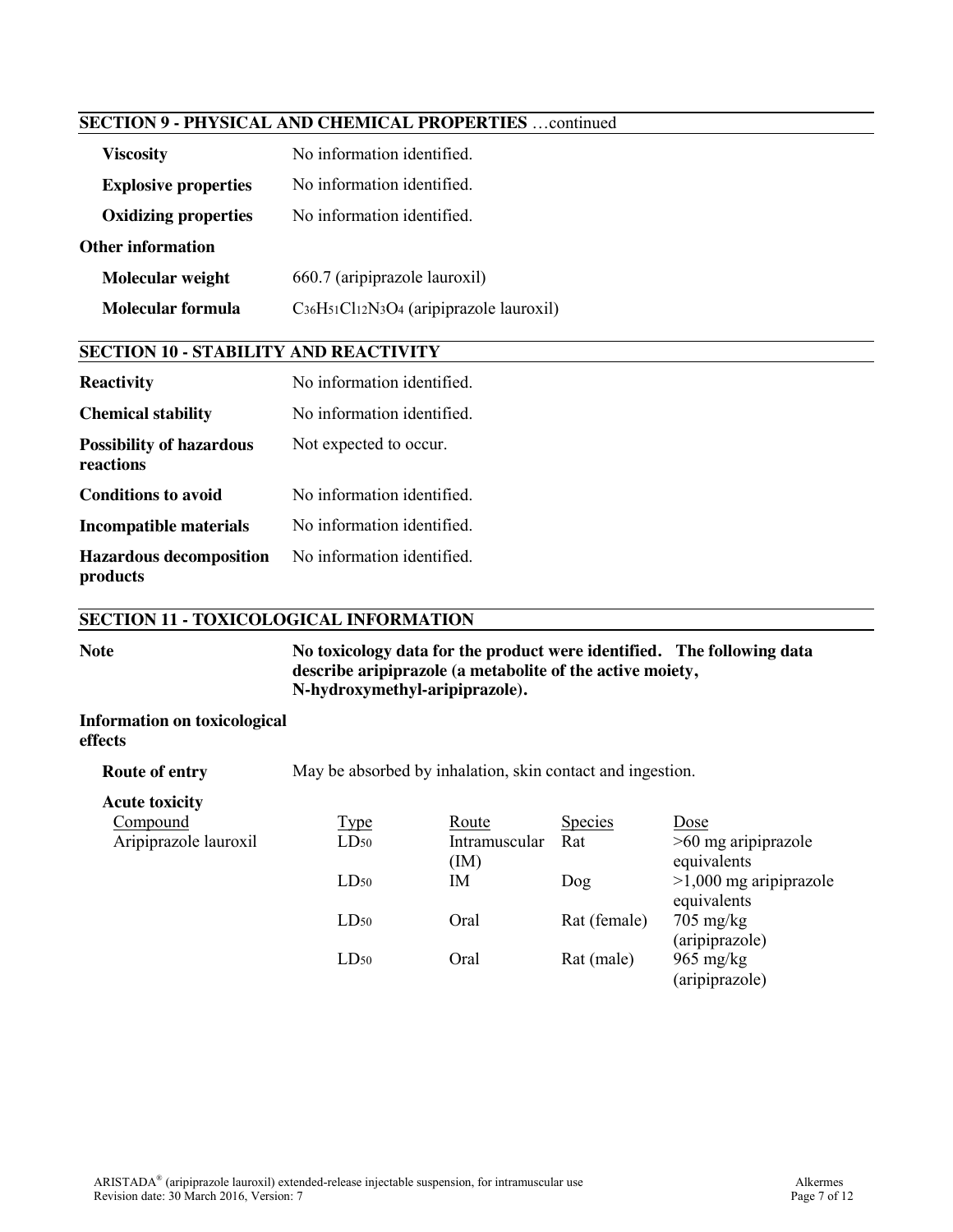## **SECTION 11 - TOXICOLOGICAL INFORMATION** …continued

#### **Acute toxicity**

…continued

| Compound                                                 | Type<br>$LD_{50}$                                                                                                                                                                                                                                                                                                                                                                                                                                                                                                                                                                                                                                                                                        | Route<br>Oral | <b>Species</b><br>Monkey | Dose<br>$>2000$ mg/kg<br>(aripiprazole)                                                                                                                                                                                                                                                                                                                                                                                                                                                                 |
|----------------------------------------------------------|----------------------------------------------------------------------------------------------------------------------------------------------------------------------------------------------------------------------------------------------------------------------------------------------------------------------------------------------------------------------------------------------------------------------------------------------------------------------------------------------------------------------------------------------------------------------------------------------------------------------------------------------------------------------------------------------------------|---------------|--------------------------|---------------------------------------------------------------------------------------------------------------------------------------------------------------------------------------------------------------------------------------------------------------------------------------------------------------------------------------------------------------------------------------------------------------------------------------------------------------------------------------------------------|
| <b>Irritation/Corrosion</b>                              | No data available.                                                                                                                                                                                                                                                                                                                                                                                                                                                                                                                                                                                                                                                                                       |               |                          |                                                                                                                                                                                                                                                                                                                                                                                                                                                                                                         |
| <b>Sensitization</b>                                     | No data available.                                                                                                                                                                                                                                                                                                                                                                                                                                                                                                                                                                                                                                                                                       |               |                          |                                                                                                                                                                                                                                                                                                                                                                                                                                                                                                         |
| <b>STOT-single exposure</b>                              | seen in some treated dogs.                                                                                                                                                                                                                                                                                                                                                                                                                                                                                                                                                                                                                                                                               |               |                          | In single-dose IM studies with aripiprazole lauroxil, there were no signs of toxicity<br>observed in rats. Transient and reversible impairment of hindlimb function was                                                                                                                                                                                                                                                                                                                                 |
|                                                          | mg/kg in rats and monkeys, respectively, did not cause any adverse effects.                                                                                                                                                                                                                                                                                                                                                                                                                                                                                                                                                                                                                              |               |                          | Clinical findings associated with single oral doses up to 700-950 mg/kg aripiprazole<br>in rats included decreased motor activity, convulsions, incoordination, tremors, and<br>catalepsy (muscle rigidity). Similar effects were noted in monkeys orally treated<br>with single doses up to 2000 mg/kg. Single intravenous (IV) doses up to 2 and 1                                                                                                                                                    |
| <b>STOT-repeated</b><br>exposure/Repeat-dose<br>toxicity | When rats were treated monthly with aripiprazole lauroxil by IM injection for 4 or 6<br>months, findings were limited to changes in body weight and granuloma formation<br>(a response to foreign material) at the injection sites. Neither of these effects was<br>considered adverse. When similar IM studies were performed using dogs, there<br>were no toxicologically significant findings (observed drug-related effects were<br>limited to granulomatous injection site reactions, plus sporadic and transient<br>decreases in locomotor activity). NOAELs in the longest studies were 70 mg<br>aripiprazole equivalents in rats and 1,400 mg aripiprazole equivalents in dogs,<br>respectively. |               |                          |                                                                                                                                                                                                                                                                                                                                                                                                                                                                                                         |
|                                                          | and reproductive organs (rats only).                                                                                                                                                                                                                                                                                                                                                                                                                                                                                                                                                                                                                                                                     |               |                          | Retinal degeneration was observed in albino rats treated with aripiprazole at oral<br>doses $>40$ mg/kg/day for 26 weeks (about 7 times the maximum recommended<br>human dose (MRHD), based on surface area). This effect was not observed in<br>mice or in monkeys. The relevance of this finding to humans is unknown. Other<br>effects seen in oral rat and monkeys studies (up to 52 weeks) included central<br>nervous system effects and changes to the adrenals (rats only), gallbladder, liver, |
| <b>Reproductive toxicity</b>                             | delayed time to mating time in females, were seen in rats treated IM with<br>NOAELs of 98 mg aripiprazole equivalents for general toxicity.                                                                                                                                                                                                                                                                                                                                                                                                                                                                                                                                                              |               |                          | Reduced fertility and mating indices in both sexes, and altered estrous cycle with<br>aripiprazole lauroxil at a dose of 98 mg aripiprazole equivalents. Intramuscular<br>NOAELs of 33 mg aripiprazole equivalents were identified for both sexes, with                                                                                                                                                                                                                                                 |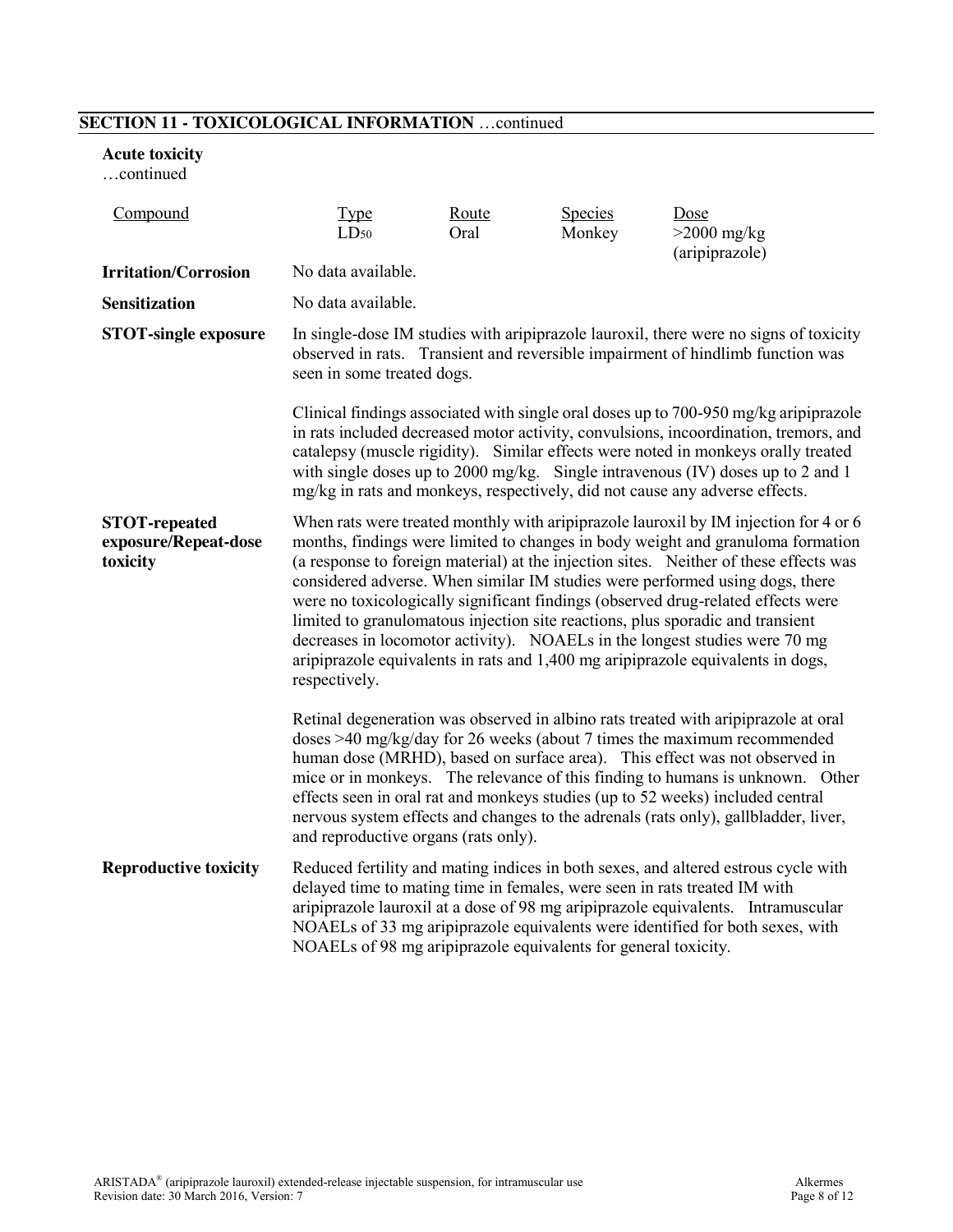# **SECTION 11 - TOXICOLOGICAL INFORMATION** …continued

| <b>Developmental toxicity</b> | No evidence of maternal or fetal toxicity was seen in IM studies of aripiprazole<br>lauroxil using pregnant rats and rabbits, at doses equivalent to 98 and 1,968 mg<br>aripiprazole, respectively. In studies of aripiprazole, developmental toxicity<br>(delayed skeletal ossification, decreased fetal weights, and/ or skeletal<br>abnormalities) was seen in rats and rabbits at oral doses of 10 and 30 mg/kg/day,<br>respectively and embryo-/fetotoxicity was noted at higher, maternally toxic doses in<br>both species. The data suggest that aripiprazole may have a potential to adversely<br>affect fetal development.                                                                                                                                                        |
|-------------------------------|--------------------------------------------------------------------------------------------------------------------------------------------------------------------------------------------------------------------------------------------------------------------------------------------------------------------------------------------------------------------------------------------------------------------------------------------------------------------------------------------------------------------------------------------------------------------------------------------------------------------------------------------------------------------------------------------------------------------------------------------------------------------------------------------|
| Genotoxicity                  | Aripiprazole lauroxil was negative when tested in the Ames bacterial mutagenicity<br>assay and in an in vitro chromosomal aberration study using peripheral human<br>lymphocytes. Aripiprazole was also negative in a bacterial DNA repair assay, a<br>forward mutation assay using mouse lymphoma cells, and an in vivo unscheduled<br>DNA repair assay in rat hepatocytes. Although positive results were noted in an<br>aripiprazole Ames bacterial mutagenicity assay and an aripiprazole mutation assay<br>with Chinese hamster lung cells (with and without metabolic activation), the overall<br>weight-of-evidence suggests a low genotoxic potential in mammalian cells for<br>aripiprazole.                                                                                      |
| Carcinogenicity               | No studies identified for aripiprazole lauroxil. Aripiprazole was negative for<br>carcinogenicity in male rats and mice at oral doses up to 10 and 30 mg/kg/day,<br>respectively, for 2 years. An increased incidence of tumors believed to be<br>prolactin-mediated, benign tumors in the pituitary gland and mammary glands were<br>noted in female mice and rats at 3 and 10 mg/kg/day, respectively. Malignant<br>adrenocortical tumors were also seen in female rats at higher doses. As the<br>relevance of prolactin-mediated endocrine tumors in rodents to human health is not<br>known, the data presented are inconclusive and the carcinogenic potential of<br>aripiprazole to humans is not known. Aripiprazole is not listed by NTP, IARC,<br>ACGIH or OSHA as a carcinogen. |
| <b>Aspiration hazard</b>      | No data available.                                                                                                                                                                                                                                                                                                                                                                                                                                                                                                                                                                                                                                                                                                                                                                         |
| Human health data             | See "Section 2 - Other Hazards"                                                                                                                                                                                                                                                                                                                                                                                                                                                                                                                                                                                                                                                                                                                                                            |

# **SECTION 12 - ECOLOGICAL INFORMATION**

| <b>Toxicity</b><br>Compound<br>Aripiprazole lauroxil | <b>Type</b>        | <b>Species</b>                                                                                                                                                         | Concentration |
|------------------------------------------------------|--------------------|------------------------------------------------------------------------------------------------------------------------------------------------------------------------|---------------|
| <b>Additional toxicity</b><br>information            | No data available. |                                                                                                                                                                        |               |
| <b>Persistence and</b><br><b>Degradability</b>       |                    | Aripiprazole is not expected to undergo hydrolysis (not inherently biodegradable).                                                                                     |               |
| <b>Bioaccumulative potential</b>                     |                    | Based on its log $K_{OW}$ of 5.3 and an estimated bioconcentration factor of 2,400,<br>aripiprazole has a very high potential for bioconcentration in the environment. |               |
| <b>Mobility in soil</b>                              |                    | Aripiprazole is expected to be immobile in soil.                                                                                                                       |               |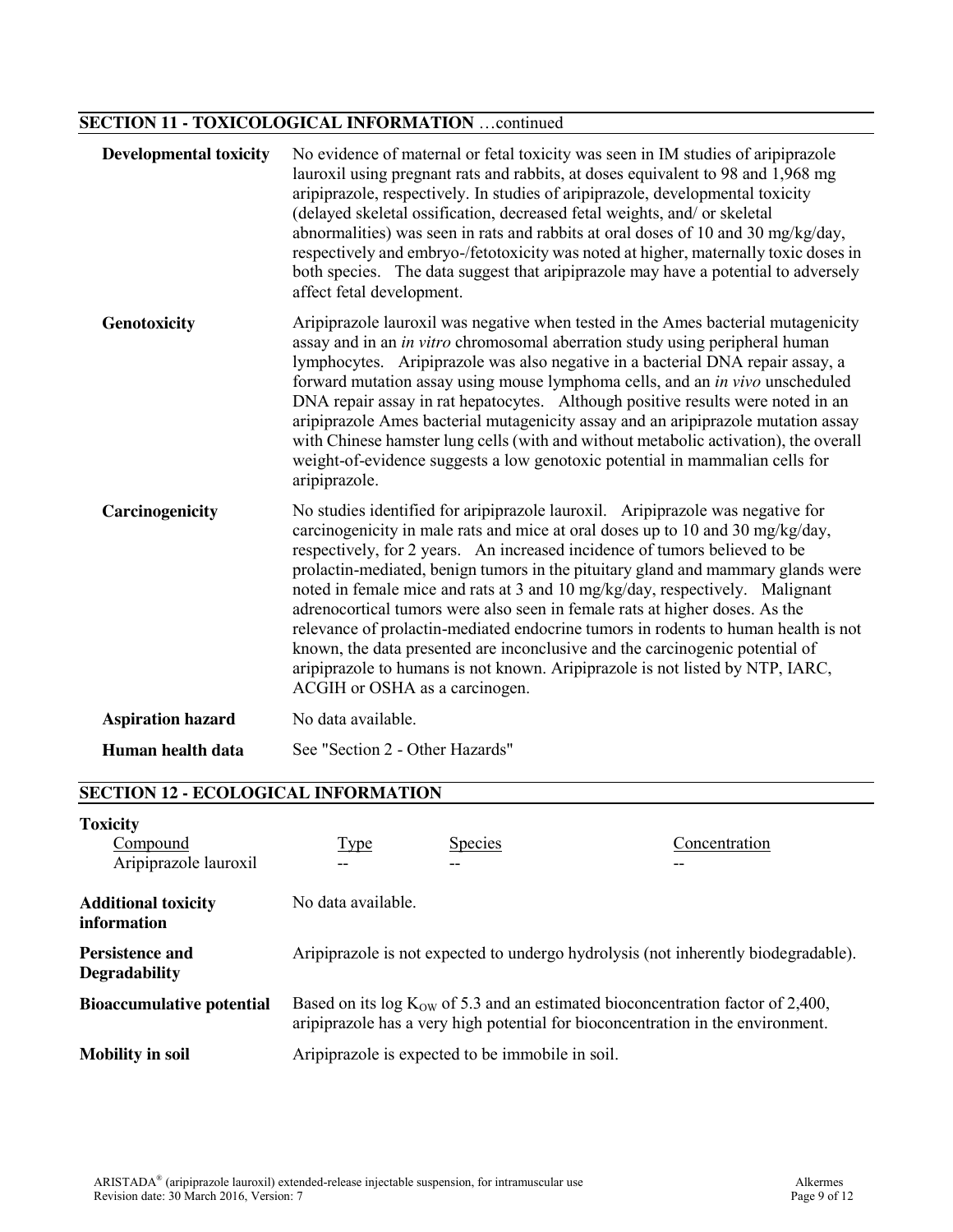## **SECTION 12 - ECOLOGICAL INFORMATION** …continued

| <b>Results of PBT and vPvB</b><br>assessment | Not performed.                                                                                                                                                                                                                                   |
|----------------------------------------------|--------------------------------------------------------------------------------------------------------------------------------------------------------------------------------------------------------------------------------------------------|
| Other adverse effects                        | Aripiprazole is not expected to volatilize from water and moist soil surfaces.                                                                                                                                                                   |
| <b>Note</b>                                  | As no ecological information is available on aripiprazole lauroxil, ecological data<br>for aripiprazole (a metabolite of the active moiety, N-hydroxymethyl-aripiprazole)<br>are presented above. Releases to the environment should be avoided. |

#### **SECTION 13 - DISPOSAL CONSIDERATIONS**

Waste treatment methods Dispose of wastes in accordance to prescribed federal, state, and local guidelines, e.g., appropriately permitted chemical waste incinerator. Do not send down the drain or flush down the toilet. All wastes containing the material should be properly labeled. Rinse waters resulting from spill cleanups should be discharged in an environmentally safe manner, and in compliance with applicable environmental laws, e.g., appropriately permitted municipal or on- site wastewater treatment facility.

## **SECTION 14 - TRANSPORT INFORMATION**

**IBC Code**

| <b>Transport</b>                                                                   | Based on the available data, this product is not regulated as a hazardous<br>material/dangerous good under EU ADR/RID, US DOT, Canada TDG, IATA, or<br>IMDG. |
|------------------------------------------------------------------------------------|--------------------------------------------------------------------------------------------------------------------------------------------------------------|
| UN number                                                                          | None assigned.                                                                                                                                               |
| UN proper shipping name                                                            | None assigned.                                                                                                                                               |
| <b>Transport hazard classes</b><br>and packing group                               | None assigned.                                                                                                                                               |
| <b>Environmental hazards</b>                                                       | Based on the available data, this product is not regulated as an environmental hazard<br>or a marine pollutant.                                              |
|                                                                                    | <b>Special precautions for users</b> Avoid release to the environment.                                                                                       |
| <b>Transport in bulk</b><br>according to Annex II of<br><b>MARPOL73/78</b> and the | Not applicable.                                                                                                                                              |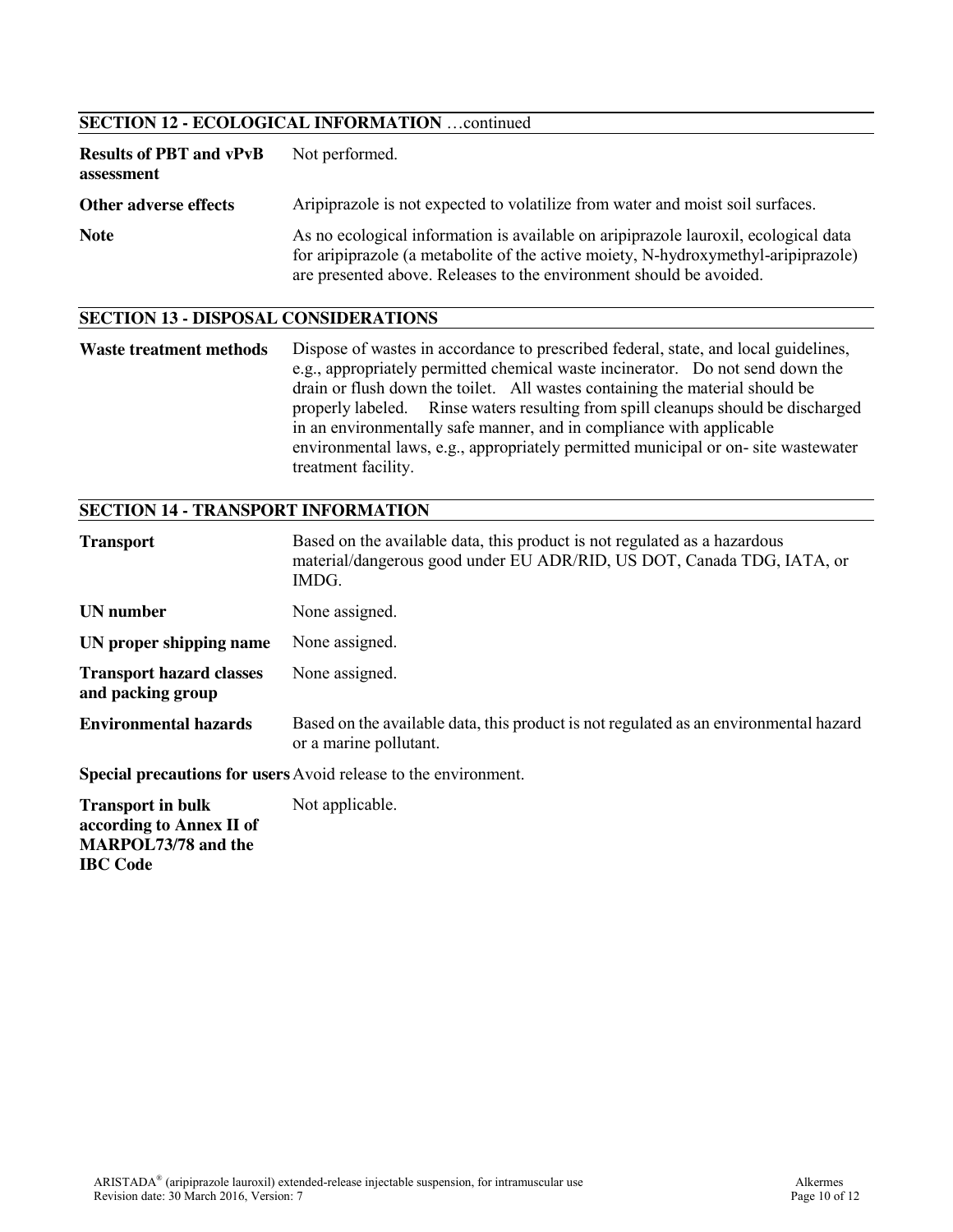# **SECTION 15 - REGULATORY INFORMATION**

| Safety, health and<br>environmental<br>regulations/legislation<br>specific for the<br>substance or mixture | This SDS complies with the requirements listed under current applicable<br>regulations in the US and generally complies with relevant regulations in EU and<br>Canada. Consult your local or regional authorities for more information. |
|------------------------------------------------------------------------------------------------------------|-----------------------------------------------------------------------------------------------------------------------------------------------------------------------------------------------------------------------------------------|
| <b>Chemical safety</b><br>assessment                                                                       | Not conducted.                                                                                                                                                                                                                          |
| <b>SARA</b> section 313                                                                                    | Not listed.                                                                                                                                                                                                                             |
| <b>California proposition 65</b>                                                                           | Not listed                                                                                                                                                                                                                              |
| <b>Additional information</b>                                                                              | No other information identified                                                                                                                                                                                                         |

## **SECTION 16 - OTHER INFORMATION**

| Full text of H phrases and<br><b>GHS</b> classifications | ATO4 - Acute Toxicity (Oral) Category 4. H302 - Harmful if swallowed. RT2 -<br>Reproductive toxicity Category 2. H361fd - Suspected of damaging fertility.<br>Suspected of damaging the unborn child. STOT-R1 - Specific Target Organ<br>Toxicity Following Repeat Exposure Category 1. H372 - Causes damage to the<br>cardiovascular and central nervous systems through prolonged or repeated<br>exposure. AA4- Acute aquatic toxicity Category 4. H413 - May cause<br>long-lasting harmful effects to aquatic life.                                                                                                                                                                                                                                                                                                                                                                                                                                                                                                                                                                                                                                                                                                                                                                                                                                                                                                                          |
|----------------------------------------------------------|-------------------------------------------------------------------------------------------------------------------------------------------------------------------------------------------------------------------------------------------------------------------------------------------------------------------------------------------------------------------------------------------------------------------------------------------------------------------------------------------------------------------------------------------------------------------------------------------------------------------------------------------------------------------------------------------------------------------------------------------------------------------------------------------------------------------------------------------------------------------------------------------------------------------------------------------------------------------------------------------------------------------------------------------------------------------------------------------------------------------------------------------------------------------------------------------------------------------------------------------------------------------------------------------------------------------------------------------------------------------------------------------------------------------------------------------------|
| <b>Sources of data</b>                                   | Information from published literature and internal company data.                                                                                                                                                                                                                                                                                                                                                                                                                                                                                                                                                                                                                                                                                                                                                                                                                                                                                                                                                                                                                                                                                                                                                                                                                                                                                                                                                                                |
| <b>Abbreviations</b>                                     | ACGIH - American Conference of Governmental Industrial Hygienists; ADR/RID<br>- European Agreement Concerning the International Carriage of Dangerous Goods<br>by Road/Rail; AIHA - American Industrial Hygiene Association; CAS# - Chemical<br>Abstract Services Number; CLP - Classification, Labeling, and Packaging of<br>Substances and Mixtures; DNEL - Derived No Effect Level; DOT - Department of<br>Transportation; EINECS - European Inventory of New and Existing Chemical<br>Substances; ELINCS - European List of Notified Chemical Substances; EU -<br>European Union; GHS - Globally Harmonized System of Classification and<br>Labeling of Chemicals; IARC - International Agency for Research on Cancer;<br>IDLH - Immediately Dangerous to Life or Health; IATA - International Air<br>Transport Association; IMDG - International Maritime Dangerous Goods; LOEL -<br>Lowest Observed Effect Level; LOAEL - Lowest Observed Adverse Effect Level;<br>NIOSH - The National Institute for Occupational Safety and Health; NOEL - No<br>Observed Effect Level; NOAEL - No Observed Adverse Effect Level; NTP -<br>National Toxicology Program; OEL - Occupational Exposure Limit; OSHA -<br>Occupational Safety and Health Administration; PNEC - Predicted No Effect<br>Concentration; SARA - Superfund Amendments and Reauthorization Act; STOT -<br>Specific Target Organ Toxicity; STEL - Short Term Exposure Limit; TDG - |